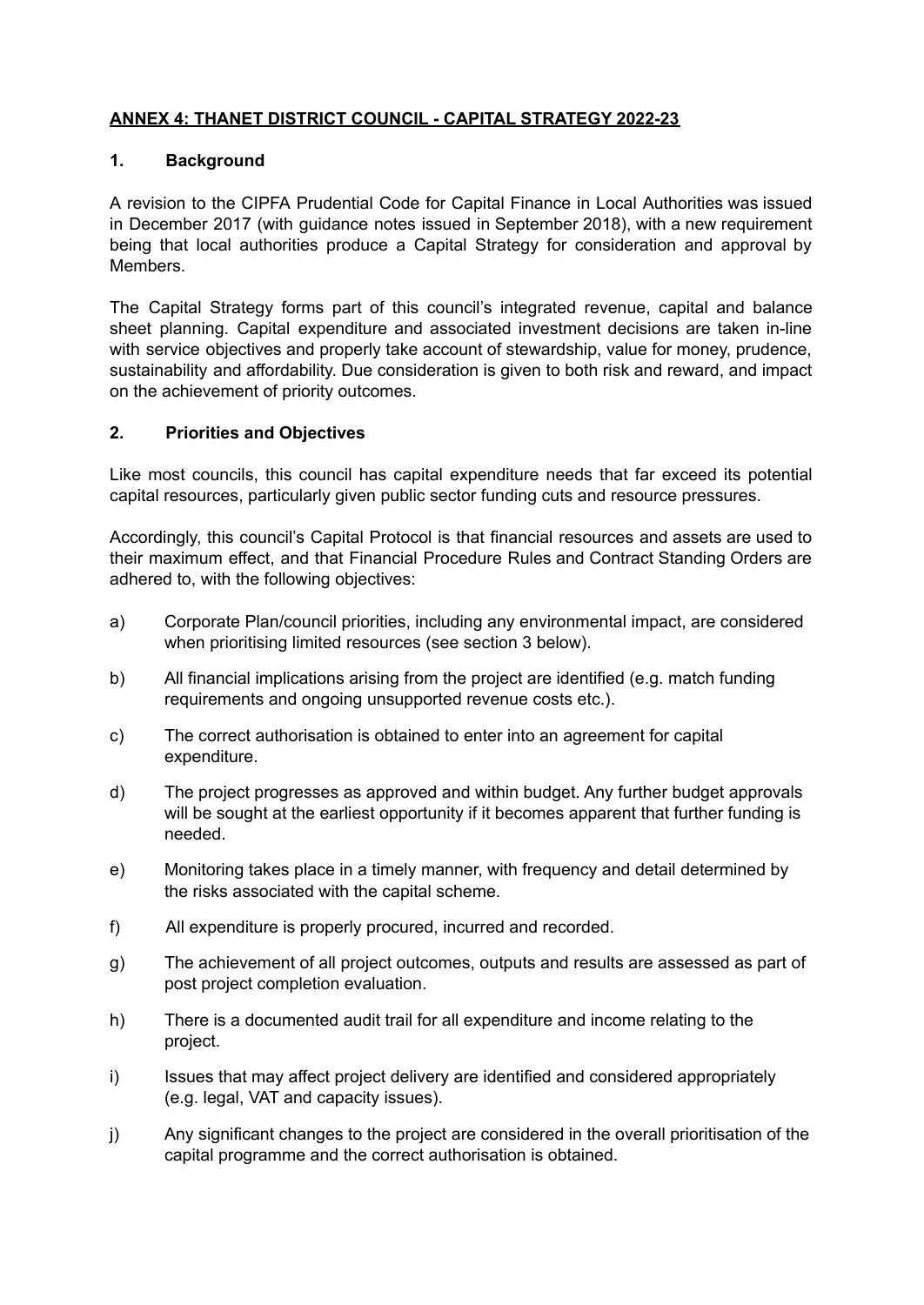# **3. Corporate Priorities and Values**

The council will use its corporate priorities to help prioritise its investment in, and disposal of, assets. The current corporate priorities are:

**Growth**: We will continue to ensure we work to consider new ways to generate income and invest our current resources. Delivering a Council that is financially strong to discharge its services and invest in the growth of the District.

**Environment**: Having a clean and well-maintained environment remains important to us. We will be clear with our residents on what we will do and what our asks of residents are - cultivating a shared responsibility approach. Delivering a clean and accessible living environment, maintaining an emphasis on prevention but where necessary we will use an enforcement approach.

**Communities**: Through effective partnership working with both the public sector agencies and the community, we will provide leadership and direction across the district and the region to ensure everyone is working to the same goal. Delivering high-quality housing, safer communities and enhancing the health and wellbeing of our residents.

## **4. Revenue Implications**

As per section 2b, council rules require that all financial implications arising from a capital project are identified, including revenue implications which can include:

- a) The cost of borrowing ( the revenue provisions for the repayment of debt and interest charges).
- b) Loss of investment income from capital receipts and/or reserve balances.
- c) Running costs associated with the project.
- d) The positive impact of investment and economic growth on the council's tax base and business rates income.
- e) The generation of additional revenue streams for the council.
- f) The utilisation and attribution of staff time and resources to capital projects including, but not limited to, the need to back-fill officer time attributed to capital schemes.

# **5. Focussing the capital programme on delivering the council's priorities**

The capital programme demands significant resources which, if not managed effectively, can actually impede what the council is looking to deliver. The Capital Strategy is to pay particular attention to better aligning the capital programme to the council's corporate values and priorities.

In particular:

Slippage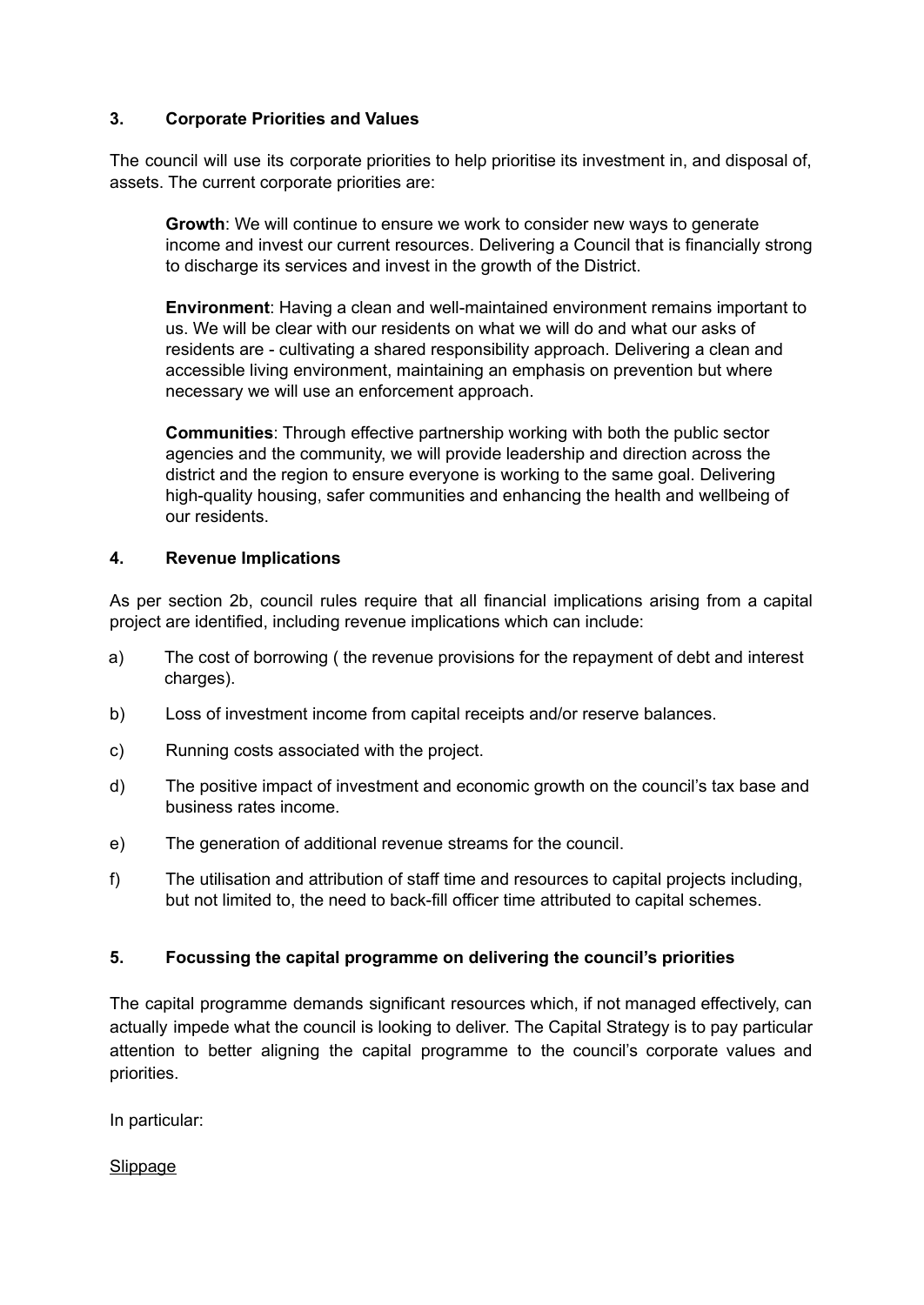Slippage will not be an acceptable norm. Capital schemes will be at risk of having their council funding re-directed should there be delays that cannot be substantiated (schemes that are externally funded may require more flexibility however). As such, schemes will be profiled accurately so that annual capital budgets reflect the reality of capital scheme delivery. Accordingly, the funding allocated to schemes that are significantly underspent at year-end will be considered for redistribution or returned for savings.

## Best use of our Assets

Assumptions that a council owned asset should be invested in or disposed of will be challenged - consideration of whether that asset could be better utilised will need to be evaluated and demonstrated.

## Revenue Generation

Opportunities for revenue generation should be explored. Subject to (a) being able to stabilise its financial position, and (b) risk considerations, the council should consider investing in a wider choice of assets that can generate better returns/outcomes. More information is given in the council's Non-Treasury Investments Report.

The Corporate Management Team (CMT) will be taking the lead on achieving the focus the capital programme requires and may, at its discretion, delegate some or all of this work to a sub-team whose membership includes at least one CMT member (the Capital Team).

## **6. Assessing and Monitoring Schemes**

Officer arrangements for assessing and monitoring capital schemes is overseen by CMT (which includes the council's Section 151 Officer) and its Capital Team sub-group. The role of CMT in this regard is:

- a) To coordinate all aspects of the council's Capital Programme including the assessment of bids, preparation of the programme, monitoring and post audit reviews.
- b) To review annually the capital assessment and prioritisation methodology (see section 3 above).
- c) To evaluate and prioritise all projects submitted according to the council's prioritisation methodology.
- d) To produce a capital programme based upon the prioritised scoring methodology .
- e) To monitor capital schemes and to summarise all variation reports received by client officers.
- f) To consider requests for capital bids during the year and, where the request is considered urgent, to score and prioritise within the whole programme, together with making funding arrangements.
- g) To review the scheme evaluation reviews and ensure lessons learnt and where necessary to amend the Capital Protocol.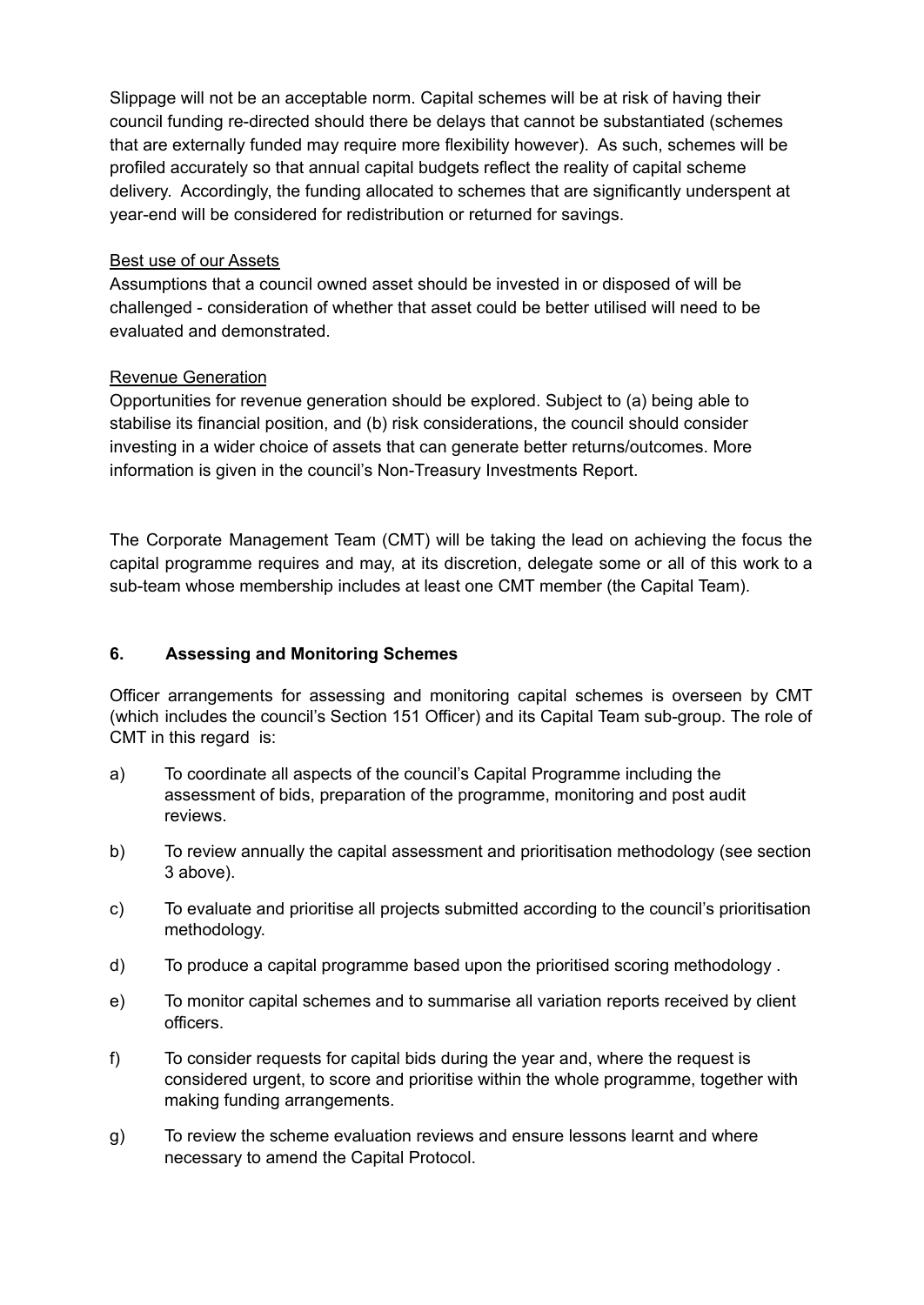h) To review all capital slippage and underspends at financial year end and re-evaluate with regards to the council's priorities and resources.

As per section 5, CMT may, at its discretion, delegate some or all of this work to a sub-team whose membership includes at least one CMT member (the Capital Team).

The criteria for capital bids include:

- a) Meeting Corporate Priorities or requiring Health and Safety action.
- b) Not having a revenue impact that cannot be funded.
- c) Being clear as to the benefits the project provides.
- d) Identifying how the project will be managed.
- e) Having robust estimates for future costs and revenues.
- f) The sensitivity of costs and revenues to both external and internal risks.

On the basis of recommendations drawn up by CMT and/or the Capital Team, Cabinet considers and approves the proposed draft capital programme for inclusion within the budget. This budget is then recommended to full council for approval of the final capital budgets for the year ahead. Cabinet is to receive regular capital budget monitoring reports and a final outturn report at year end showing scheme performance; specifically underspends, overspends and slippage supported by explanations.

#### **7. Additional Resources and Links with External Bodies**

Project appraisals consider additional and alternative funding sources, match funding requirements, bidding time frames and the likely success in being awarded grants.

Grants are allocated in relation to specific programmes or projects and this council aims to maximise such funding; developing appropriate partnership, joint working and cross agency initiatives to address council priority needs. Partners include central and local government, government agencies, representative bodies of the local community, voluntary groups, housing associations, health bodies, the police, and the private sector business community.

### **8. Asset Management**

An Asset Management Plan is the report on the systematic preparation of information to optimise the deployment and utilisation of land, buildings and other assets. Accordingly the council's Asset Management Plan informs the links to both the council's capital strategy and capital programme.

#### **9. The council's capital spending**

Details of the Council's capital programme, capitalisation policies, capital financing, borrowing/funding restrictions, knowledge and skills, long-term liabilities and treasury